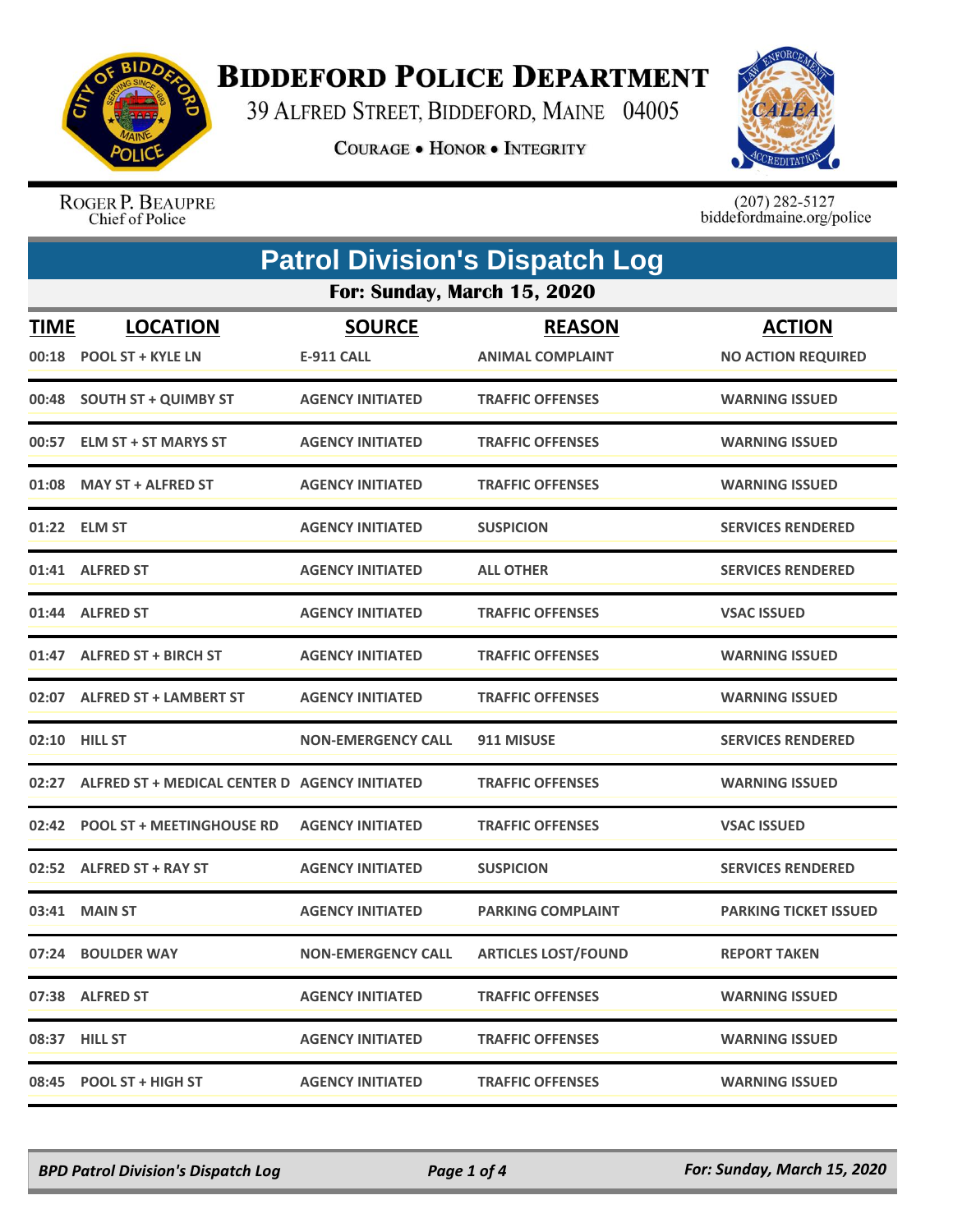| <b>TIME</b> | <b>LOCATION</b>                | <b>SOURCE</b>             | <b>REASON</b>                    | <b>ACTION</b>             |
|-------------|--------------------------------|---------------------------|----------------------------------|---------------------------|
|             | 08:50 POOL ST + DECARY RD      | <b>AGENCY INITIATED</b>   | <b>TRAFFIC OFFENSES</b>          | <b>VSAC ISSUED</b>        |
|             | 08:52 MAY ST                   | <b>AGENCY INITIATED</b>   | <b>TRAFFIC OFFENSES</b>          | <b>WARNING ISSUED</b>     |
|             | 08:52 WEST ST                  | <b>NON-EMERGENCY CALL</b> | <b>CRIMINAL MISCHIEF</b>         | <b>REPORT TAKEN</b>       |
|             | 08:55 BOULDER WAY              | <b>NON-EMERGENCY CALL</b> | <b>CRIM THREAT / TERRORIZING</b> | <b>REPORT TAKEN</b>       |
|             | 09:38 ELM ST                   | <b>AGENCY INITIATED</b>   | <b>TRAFFIC OFFENSES</b>          | <b>VSAC ISSUED</b>        |
|             | 10:02 ALFRED ST                | <b>AGENCY INITIATED</b>   | <b>TRAFFIC OFFENSES</b>          | <b>VSAC ISSUED</b>        |
|             | $10:06$ FOSS ST + POOL ST      | <b>AGENCY INITIATED</b>   | <b>TRAFFIC OFFENSES</b>          | <b>NO ACTION REQUIRED</b> |
|             | 10:41 GRAHAM ST                | <b>AGENCY INITIATED</b>   | <b>TRAFFIC OFFENSES</b>          | <b>VSAC ISSUED</b>        |
|             | 11:02 SOUTH ST                 | <b>NON-EMERGENCY CALL</b> | <b>DRUG</b>                      | <b>SERVICES RENDERED</b>  |
|             | 11:09 ALFRED ST                | <b>AGENCY INITIATED</b>   | <b>TRAFFIC OFFENSES</b>          | <b>VSAC ISSUED</b>        |
|             | 11:22 ALFRED ST                | <b>AGENCY INITIATED</b>   | <b>TRAFFIC OFFENSES</b>          | <b>WARNING ISSUED</b>     |
|             | 11:34 ELM ST                   | <b>AGENCY INITIATED</b>   | <b>TRAFFIC OFFENSES</b>          | <b>WARNING ISSUED</b>     |
|             | 11:39 ALFRED ST                | <b>NON-EMERGENCY CALL</b> | <b>CHECK WELFARE</b>             | <b>UNFOUNDED</b>          |
|             | 11:52 ALFRED ST + EDWARDS AVE  | <b>AGENCY INITIATED</b>   | <b>SUSPICION</b>                 | <b>SERVICES RENDERED</b>  |
|             | 12:30 ALFRED ST + MYRTLE ST    | <b>AGENCY INITIATED</b>   | <b>TRAFFIC OFFENSES</b>          | <b>WARNING ISSUED</b>     |
|             | 12:37 SCHOOL ST                | <b>AGENCY INITIATED</b>   | <b>TRAFFIC OFFENSES</b>          | <b>WARNING ISSUED</b>     |
|             | 12:40 ALFRED ST + MARSHALL AVE | <b>AGENCY INITIATED</b>   | <b>TRAFFIC OFFENSES</b>          | <b>WARNING ISSUED</b>     |
|             | 12:46 MAY ST                   | <b>AGENCY INITIATED</b>   | <b>TRAFFIC OFFENSES</b>          | <b>WARNING ISSUED</b>     |
|             | 12:47 DIAMOND ST               | <b>NON-EMERGENCY CALL</b> | <b>CRIMINAL MISCHIEF</b>         | <b>NO VIOLATION</b>       |
|             | 13:04 ALFRED ST                | <b>AGENCY INITIATED</b>   | <b>TRAFFIC OFFENSES</b>          | <b>VSAC ISSUED</b>        |
|             | 13:23 WEST ST                  | <b>AGENCY INITIATED</b>   | <b>TRAFFIC OFFENSES</b>          | <b>WARNING ISSUED</b>     |
|             | 13:53 TWIN ISLAND DR           | <b>AGENCY INITIATED</b>   | <b>TRAFFIC OFFENSES</b>          | <b>GONE ON ARRIVAL</b>    |
|             | 13:57 PRECOURT ST              | <b>AGENCY INITIATED</b>   | <b>TRAFFIC OFFENSES</b>          | <b>WARNING ISSUED</b>     |
|             | 14:10 PRECOURT ST              | <b>AGENCY INITIATED</b>   | <b>TRAFFIC OFFENSES</b>          | <b>VSAC ISSUED</b>        |
|             | 14:22 WATER ST + PIKE ST       | <b>AGENCY INITIATED</b>   | <b>TRAFFIC OFFENSES</b>          | <b>WARNING ISSUED</b>     |

*BPD Patrol Division's Dispatch Log Page 2 of 4 For: Sunday, March 15, 2020*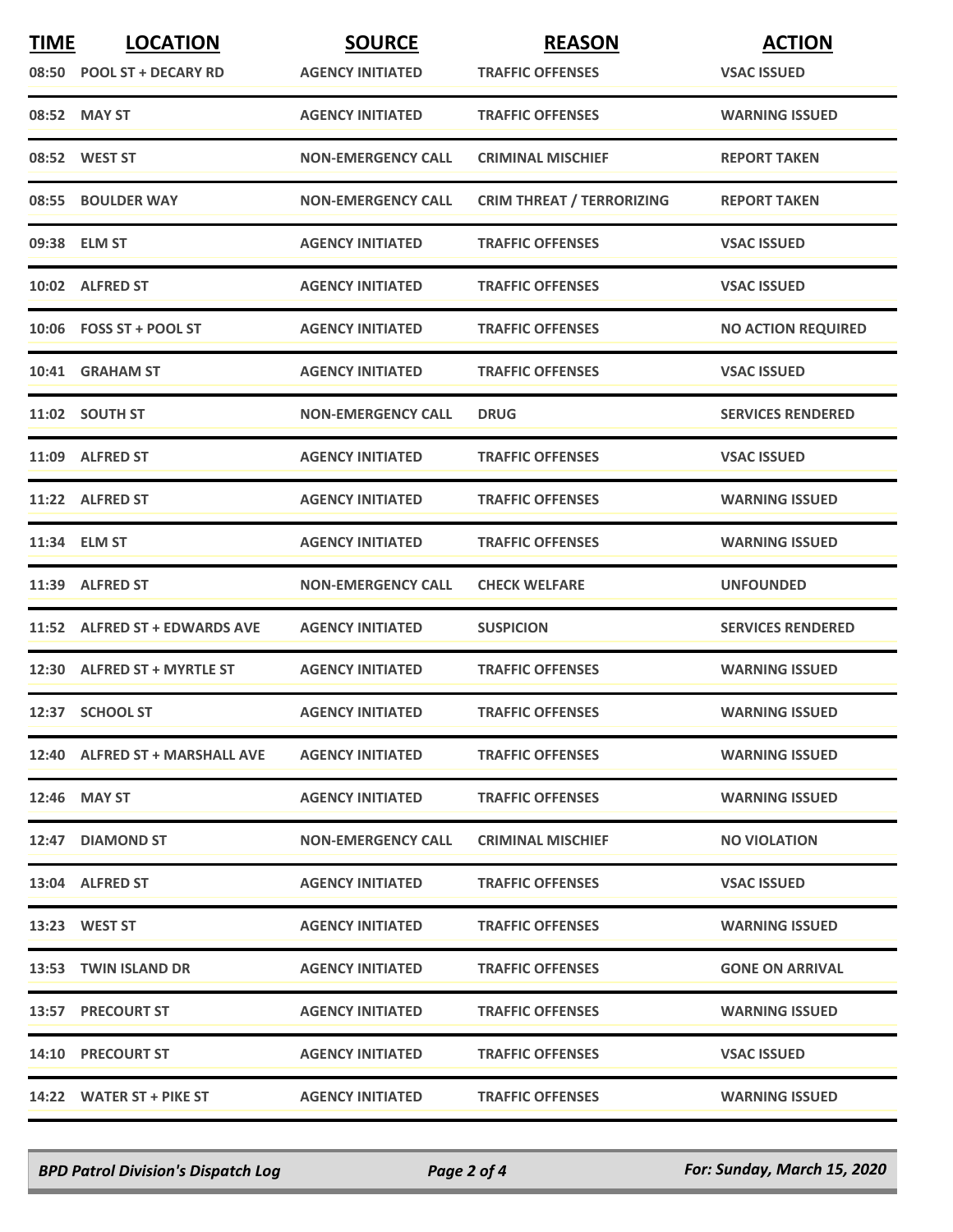| <b>TIME</b> | <b>LOCATION</b>                                    | <b>SOURCE</b>             | <b>REASON</b>                                  | <b>ACTION</b>                |
|-------------|----------------------------------------------------|---------------------------|------------------------------------------------|------------------------------|
|             | 14:30 HILLS BEACH RD                               | <b>NON-EMERGENCY CALL</b> | 911 MISUSE                                     | <b>SERVICES RENDERED</b>     |
|             | 15:53 MAIN ST                                      | <b>WALK-IN AT STATION</b> | <b>ARTICLES LOST/FOUND</b>                     | <b>NO ACTION REQUIRED</b>    |
| 16:12       | <b>UNION ST</b>                                    | <b>NON-EMERGENCY CALL</b> | <b>SUSPICION</b>                               | <b>NEGATIVE CONTACT</b>      |
|             | 16:32 SOUTH ST + ADAMS ST                          | <b>AGENCY INITIATED</b>   | <b>SUSPICION</b>                               | <b>SERVICES RENDERED</b>     |
|             | 16:44 CRESCENT ST                                  | <b>NON-EMERGENCY CALL</b> | <b>DOMESTIC COMPLAINTS</b>                     | <b>UNFOUNDED</b>             |
|             | 16:47 ALFRED ST                                    | <b>NON-EMERGENCY CALL</b> | <b>TRAINING DISPATCH</b>                       | <b>NO ACTION REQUIRED</b>    |
|             | 16:58 PEARL ST                                     | <b>E-911 CALL</b>         | 911 MISUSE                                     | <b>REFERRED OTHER AGENCY</b> |
|             | 17:54 SUMMER ST                                    | <b>E-911 CALL</b>         | <b>DOMESTIC COMPLAINTS</b>                     | <b>REPORT TAKEN</b>          |
|             | 18:05 CUTTS ST                                     | <b>NON-EMERGENCY CALL</b> | <b>JUVENILE OFFENSES</b>                       | <b>SERVICES RENDERED</b>     |
| 18:05       | HIGH ST                                            | <b>NON-EMERGENCY CALL</b> | <b>VIOL PROTECTION FROM ABUSE</b>              | <b>SERVICES RENDERED</b>     |
|             | 18:25 ALFRED ST                                    | <b>WALK-IN AT STATION</b> | ATTEMPTED/THREATENED SUICIDE REPORT TAKEN      |                              |
|             | 18:58 MARINER WAY + ALFRED ST                      | <b>NON-EMERGENCY CALL</b> | <b>ROAD HAZARD</b>                             | <b>SERVICES RENDERED</b>     |
|             | 19:42 ELM ST                                       | <b>E-911 CALL</b>         | 911 MISUSE                                     | <b>NEGATIVE CONTACT</b>      |
|             | 20:18 ALFRED ST                                    | <b>AGENCY INITIATED</b>   | <b>TRAFFIC OFFENSES</b>                        | <b>WARNING ISSUED</b>        |
|             | 20:18 ALFRED ST                                    | <b>NON-EMERGENCY CALL</b> | <b>SHOPLIFTING</b>                             | <b>REPORT TAKEN</b>          |
|             | 20:43 ELM ST                                       | <b>AGENCY INITIATED</b>   | <b>TRAFFIC OFFENSES</b>                        | <b>WARNING ISSUED</b>        |
|             | 20:50 HILL ST + BACON ST                           | <b>AGENCY INITIATED</b>   | <b>TRAFFIC OFFENSES</b>                        | <b>REPORT TAKEN</b>          |
|             | 20:52 FOSS ST                                      | <b>NON-EMERGENCY CALL</b> | <b>SUSPICION</b>                               | <b>SERVICES RENDERED</b>     |
|             | 21:11 DECARY RD                                    | <b>NON-EMERGENCY CALL</b> | ATTEMPTED/THREATENED SUICIDE SERVICES RENDERED |                              |
|             | 21:18 JANELLE ST                                   | <b>NON-EMERGENCY CALL</b> | <b>MENTAL ILLNESS CASES</b>                    | <b>SERVICES RENDERED</b>     |
|             | <b>21:19 VINE ST</b>                               | <b>NON-EMERGENCY CALL</b> | <b>MENTAL ILLNESS CASES</b>                    | <b>SERVICES RENDERED</b>     |
|             | 22:26 HILL ST + WINTER GARDEN                      | <b>AGENCY INITIATED</b>   | <b>TRAFFIC OFFENSES</b>                        | <b>WARNING ISSUED</b>        |
|             | 22:49 MAIN ST + HARVEY ST                          | <b>AGENCY INITIATED</b>   | <b>TRAFFIC OFFENSES</b>                        | <b>WARNING ISSUED</b>        |
|             | 23:11 ALFRED ST + BIDDEFORD GATEW AGENCY INITIATED |                           | <b>TRAFFIC OFFENSES</b>                        | <b>WARNING ISSUED</b>        |
|             | 23:29 ELM ST + PEARL ST                            | <b>AGENCY INITIATED</b>   | <b>TRAFFIC OFFENSES</b>                        | <b>WARNING ISSUED</b>        |

*BPD Patrol Division's Dispatch Log Page 3 of 4 For: Sunday, March 15, 2020*